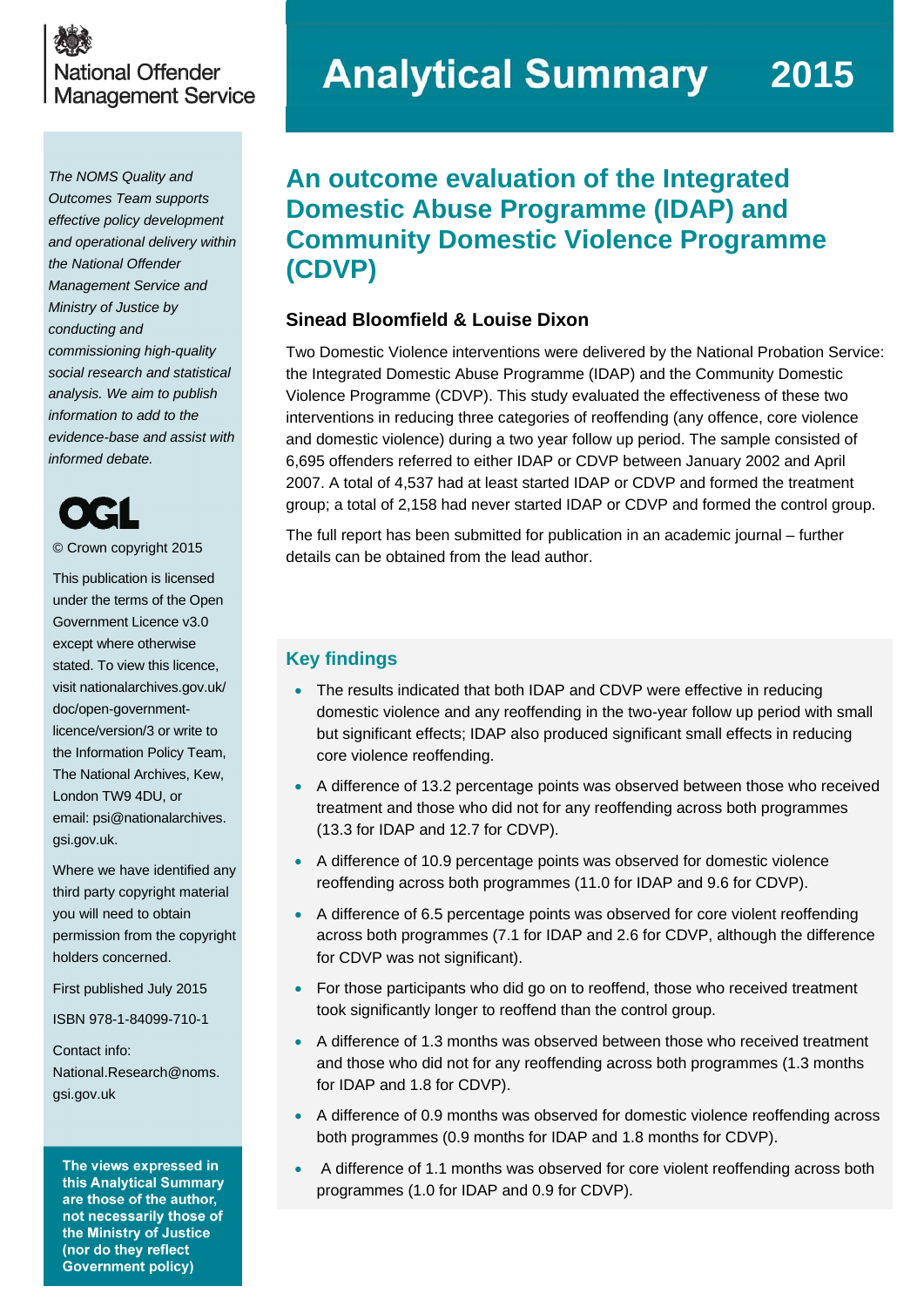## **Introduction**

Domestic violence (DV) is a major concern attracting high political and academic interest, particularly with regard to the effective management of DV perpetrators. There is a lack of research evidence for the effectiveness of the most common treatments provided for perpetrators of DV (Aos *et al*., 2006; Babcock, Green & Robie, 2004; Feder & Wilson, 2005; Stover, Meadows & Kaufman, 2009).

The National Offender Management Service (NOMS) is committed to evidence based practice when working with offenders and delivers a suite of offending behaviour programmes (OBP's) across prison and probation that address different types of offending such as DV. These programmes are accredited by the Correctional Services Accreditation and Advice panel (CSAAP).There is an expectation from CSAAP that NOMS evaluates its suite of OBP's delivered both in custody and the community.

The National Probation Service delivered two accredited interventions for DV offenders:

- Integrated Domestic Abuse Programme (IDAP, delivered between 2004 and 2013); and
- Community Domestic Violence Programme (CDVP; delivered between 2005 and 2013).

IDAP was a cognitive-behavioural programme which challenged convicted offenders' attitudes and beliefs in order to change their behaviour. It was targeted at heterosexual male DV offenders with a medium to high risk of harm towards their partner. The programme was modular and consisted of 27 group work sessions which last two hours, and 13 individual sessions. Completion of the programme usually took 27 weeks. The programme was accredited by CSAAP in 2004 and was delivered nationally by the probation service between 2004 and 2013.

CDVP was a cognitive-behavioural programme targeted at convicted heterosexual male DV offenders where there was medium to high risk of harm towards their partner. The programme consisted of 25 group work sessions which lasted two hours, and nine individual sessions which were delivered over nine to thirteen weeks. CDVP was accredited by CSAAP in 2005 and was delivered nationally by the probation service between 2005 and 2013.

Both IDAP and CDVP included inter-agency risk assessment and management, victim contact, proactive offender management and core 'groupwork' applying an integrated approach to working with DV offenders with the 'group-work' element playing its part alongside input from Public Protection and the Women Safety Worker teams.

The main difference between the two programmes was that IDAP drew heavily from the Duluth model programmes developed in the US with some cognitive behavioural techniques embedded within it, whereas CDVP was a cognitive behavioural treatment programme. A further difference was that IDAP was a modular rolling programme. Participants could start the group work element at the start of each module (with the exception of the sexual respect module). CDVP was a closed group programme where participants could only start at one point of the programme. Each probation area/trust in England and Wales was given the option of delivering one of the two programmes. As such it was decided to look at IDAP and CDVP together to provide a national picture of DV programmes delivered by the National Probation Service, as well as looking at the two programmes separately.

The aim of this study was to evaluate the effectiveness of the IDAP and CDVP interventions in reducing future reoffending using a robust data matching design – Propensity Score Matching (PSM).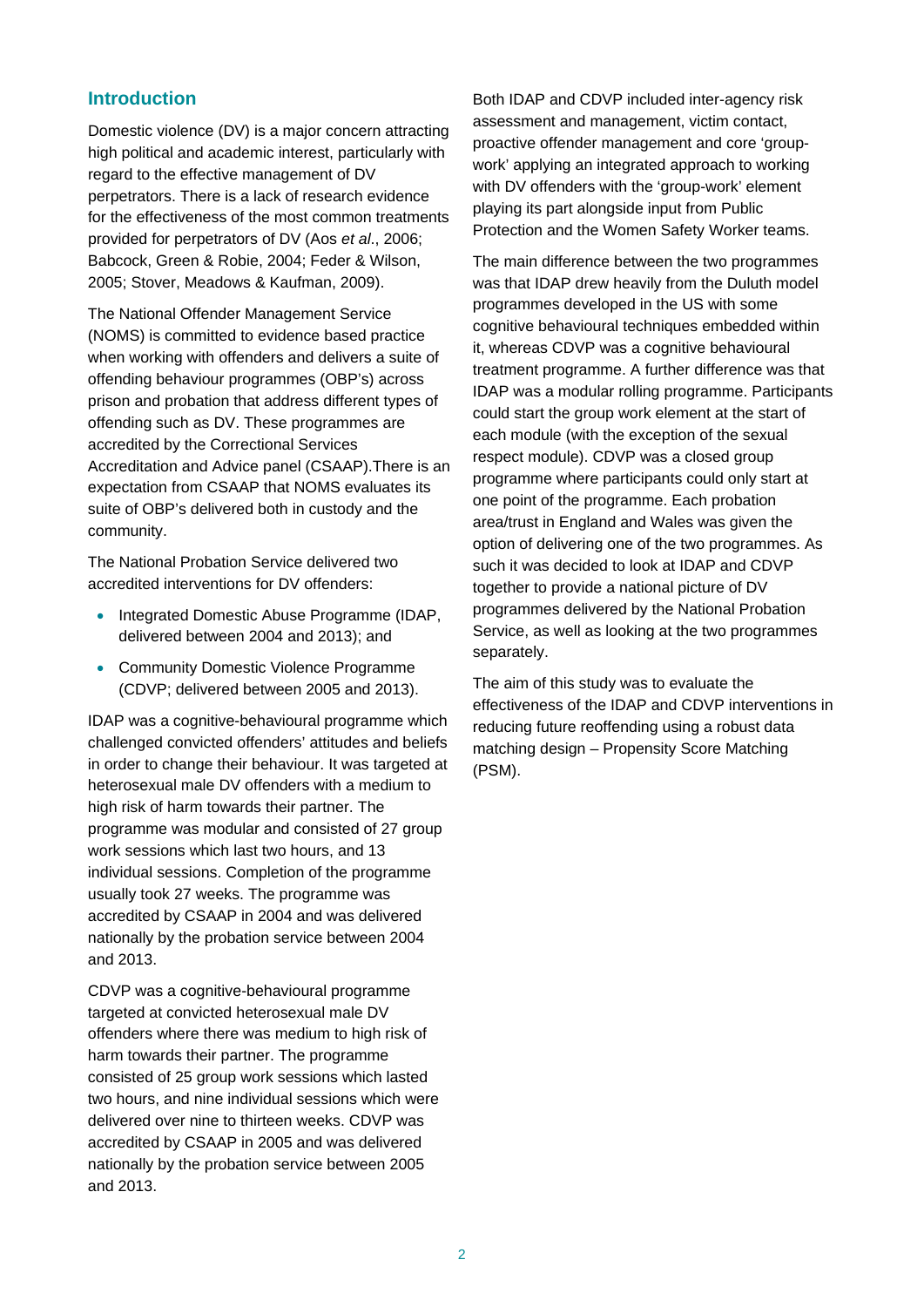# **Approach**

**Sample:** The sample consisted of 6,695 offenders referred to either IDAP or CDVP between January 2002 and April 2007 where there was a complete set of data available in terms of variables used for selection onto the programme (i.e. risk). Those that did not start the programme before their order had expired (by April 2008) formed the control group. The treatment group consisted of both programme completers and non-completers. Table 1 provides the breakdown of the sample by programme.

#### **Table 1: Sample sizes by programme**

|                            | <b>Treatment Group</b> |                                  |              | Controll |
|----------------------------|------------------------|----------------------------------|--------------|----------|
| Programme                  |                        | <b>Completers Non completers</b> | <b>Total</b> | Group    |
| <b>CDVP</b>                | 704                    | 263                              | 967          | 553      |
| <b>IDAP</b>                | 2,645                  | 925                              | 3.570        | 1,605    |
| Both IDAP &<br><b>CDVP</b> | 3.349                  | 1.188                            | 4,537        | 2,158    |

**Measures:** Data sources used were:

- Offender Assessment System (OASys);<sup>[1](#page-2-0)</sup>
- Integrated Accredited Programmes Software  $(IAPS)<sup>2</sup>$  $(IAPS)<sup>2</sup>$  $(IAPS)<sup>2</sup>$ ; and
- Police National Computer (PNC).

**Outcome:** This study looked at two-year 'proven reoffending', which is any offence that led to a caution, court conviction, reprimand or warning within a two year follow up period. A further 'buffer period' of six months was added to allow for any offences committed within this two year follow up period to be convicted in court. Analysis was also conducted looking at the time to first offence.

**Follow up period:** Individuals who received treatment were followed up from the date of the last session they attended (the final group work session for those who completed the programme and the last session attended for those who did not complete the programme); the individuals who did not start the programme and formed the control group were followed up from the date of the sentence that involved them being referred to either IDAP or CDVP. We used this approach as it has been commonly used in previous programme evaluations

 $\overline{a}$ 

(e.g. Hollin, Hounsome, Bilby, & Palmer, 2008; Lowenkamp, Hubbard, Makarios & Latessa, 2009; Palmer, McGuire, Hounsome, Hatcher, Bilby, & Hollin, 2007; Palmer, McGuire, Hatcher, Hounsome, Bilby, & Hollin, 2007).

The propensity score matching was performed using all IDAP/CDVP suitability criteria variables along with a number of other variables which could potentially affect selection on to the programme and that were potentially related to reoffending. The treatment and control cases were matched using the kernel procedure which uses weighted averages of all control participants against each treated case (see Annex A for a full list of the matching criteria and examples of scores pre and post-matching).

#### **Results**

Findings are reported for the two year follow up period for the following outcomes:

- 1) whether any offence was committed;
- 2) whether a core violence offence was committed; and
- 3) whether a domestic violence offence was committed.

Table 2 provides the reoffending rates within a two year period across the three types of offending. A difference of 13.2 percentage points was observed between those who received treatment and those who did not for any offending across both programmes (13.3 for IDAP and 12.7 for CDVP). A difference of 10.9 percentage points was found for domestic violence reoffending across both programmes (11.0 for IDAP and 9.6 for CDVP). A difference of 6.5 percentage points was observed for core violent reoffending across both programmes (7.1 for IDAP and 2.6 for CDVP, although the difference for CDVP was not significant).

Additionally, the time to first re-offence for those who did go on to reoffend was examined. Participants who received treatment took statistically significantly longer to reoffend than the control group across the three types of offending. Table 3 provides the time to reoffend in months.

<span id="page-2-0"></span><sup>1</sup> OASys is a structured clinical risk/needs assessment and management tool. It is used throughout NOMS with offenders aged 18 years and over who are convicted, awaiting sentence, serving custodial sentences of at least 12 months or serving probation sentences involving supervision.

<span id="page-2-1"></span>The Integrated Accredited Programmes Software (IAPS) package is used in the probation service of England and Wales as a means to support delivery of Accredited Programmes and provide reporting and research data nationally and locally.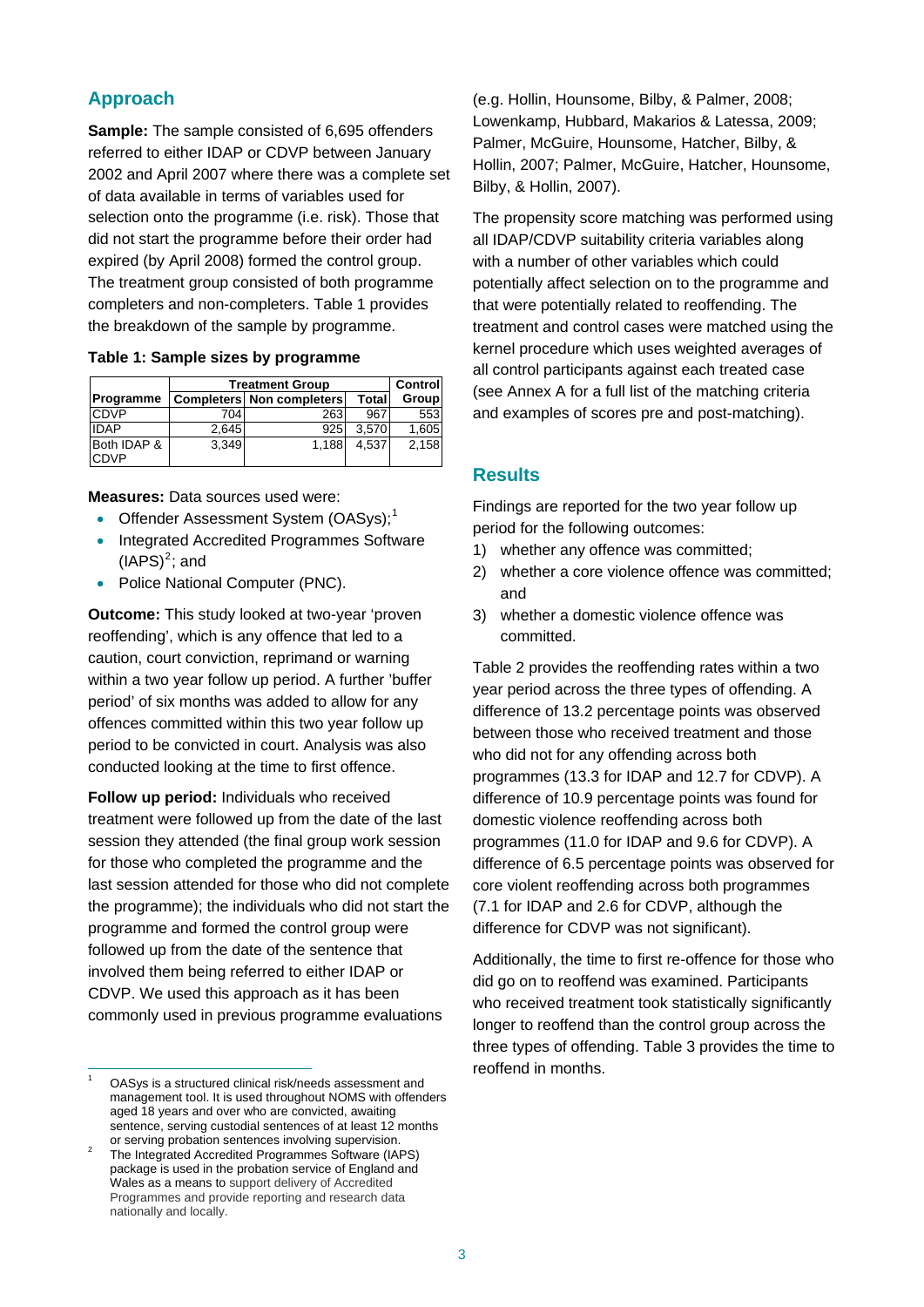#### **Table 2: Reoffending rates by programme**

|                            |             | Reoffending rate (2 yr %) |      |                                     |  |
|----------------------------|-------------|---------------------------|------|-------------------------------------|--|
| <b>Type of Reoffending</b> | Programme   | <b>Treatment Group</b>    |      | Control group   Observed Difference |  |
| Any Offence                | <b>IDAP</b> | 31.0                      | 44.3 | $13.3^{*}$ <sup>a</sup>             |  |
|                            | <b>CDVP</b> | 37.1                      | 49.7 | $12.7^{*}$ <sup>a</sup>             |  |
|                            | <b>Both</b> | 32.3                      | 45.5 | $13.2^*$ <sup>a</sup>               |  |
| Core Violence Offence      | <b>IDAP</b> | 14.7                      | 21.8 | $7.1^{*}$ <sup>a</sup>              |  |
|                            | <b>CDVP</b> | 17.6                      | 20.2 | 2.6                                 |  |
|                            | <b>Both</b> | 15.3                      | 21.8 | $6.5*$ <sup>a</sup>                 |  |
| Domestic Violence Offence  | <b>IDAP</b> | 22.0                      | 33.0 | $11.0*$ <sup>a</sup>                |  |
|                            | <b>CDVP</b> | 25.5                      | 34.9 | $9.6*^{a}$                          |  |
|                            | <b>Both</b> | 22.8                      | 33.7 | $10.9*$ <sup>a</sup>                |  |

\* Significant difference observed (p<0.05)

a Small effect size observed using odds ratio

#### **Table 3: Time to reoffend by programme**

|                            |             | Time to reoffend in Months |     |                                     |
|----------------------------|-------------|----------------------------|-----|-------------------------------------|
| <b>Type of Reoffending</b> | Programme   | <b>Treatment Group</b>     |     | Control group   Observed Difference |
| Any Offence                | <b>IDAP</b> | 9.4                        | 8.1 | $1.3*$                              |
|                            | <b>CDVP</b> | 9.3                        | 7.5 | $1.8*$                              |
|                            | <b>Both</b> | 9.4                        | 8.1 | $1.3*$                              |
| Core Violence Offence      | <b>IDAP</b> | 10.2                       | 9.2 | $1.0*$                              |
|                            | <b>CDVP</b> | 10.3                       | 9.4 | $0.9*$                              |
|                            | <b>Both</b> | 10.3                       | 9.2 | $1.1*$                              |
| Domestic Violence Offence  | <b>IDAP</b> | 9.6                        | 8.7 | $0.9*$                              |
|                            | <b>CDVP</b> | 9.8                        | 8.0 | $1.8*$                              |
|                            | <b>Both</b> | 9.6                        | 8.7 | $0.9*$                              |

\* Significant difference observed using Cox regression (p<0.001)

# **Implications/Conclusions**

The findings demonstrate that both IDAP and CDVP were effective in producing significant small effect sizes in reducing DV and any reoffending. To a lesser degree, IDAP also produced significant small effects in reducing core violence reoffending.

Although the results are promising, many men undergoing treatment went onto reoffend. Further work to improve the effects of DV intervention is therefore warranted. Our knowledge about ways to work with offenders generally and DV offenders specifically have advanced since IDAP and CDVP were developed. Therefore we need to adopt these new approaches when working with DV offenders to enhance the positive findings found within this study.

#### **Limitations**

DV is largely underreported and therefore this is an important factor when considering the proven reoffending rates from the PNC.

Even though an over-inclusive approach was employed to try and match for all relevant variables to avoid systematic bias produced by factors unaccounted for in the matching process, it is possible that some bias was not accounted for in this study.

Due to the unavailability of Spousal Assault Risk Assessment (SARA) scores for all DV offenders, Offender Group Reconviction Scale v.3 (OGRS3) and OASys Violence Predictor (OVP) scores were used to measure risk of reoffending.

We followed up the control group from the date of sentence. However there are alternative approaches that could be used (For example, both the control group and treatment group can be followed up from the end of their order). This needs to be considered when interpreting these findings. Future research could also include victim reports as well as police records – including victim reports would allow the capture of potential offences not reaching the criminal justice system.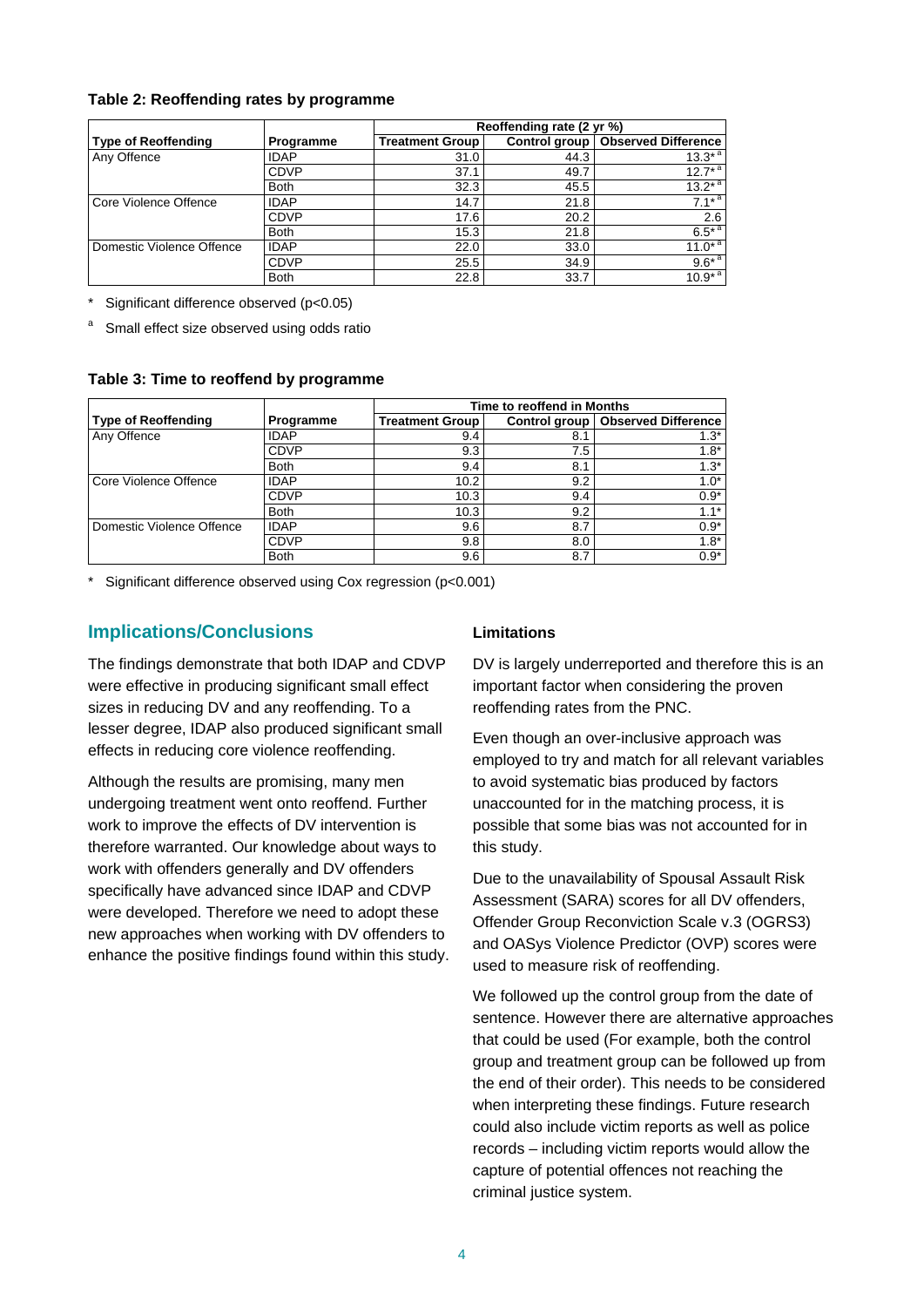### **References**

Aos, S, Miller, M, & Drake, E. (2006). *Evidence-Based Adult Corrections Programs: What Works and What Does Not.* Olympia: Washington State Institute for Public Policy.

Babcock, J. C., Green, C. E., & Robie, C. (2004). Does batterers' treatment work? A meta-analytic review of domestic violence treatment. *Clinical Psychology Review, 23*, 1023-053. doi: 10.1016/j.cpr.2002.07.001.

Feder, L, & Wilson, D. B. (2005). A meta-analytic review of court-mandated batterer intervention programs: Can courts affect abusers' behavior? *Journal of Experimental Criminology, 1*, 239-262. doi: 10.1007/s11292-005-1179-0.

Hollin, C. R., McGuire, J., Hounsome, J. C., Bilby, C. A. L., & Palmer, E. J. (2008). Cognitive skills behaviour programs for offenders in the community: A reconviction analysis. *Criminal Justice & Behavior, 35,* 269-283

Lowenkamp, C. T., Hubbard, D., Makarios, D., & Latessa, E. J. (2009). A quasi-experimental evaluation of thinking for a change: A "real world" application. *Criminal Justice & Behavior, 36,* 137- 146.

Palmer, E. J., McGuire, J., Hounsome, J. C., Hatcher, R. M., Bilby, C. A. L., & Hollin, C. R. (2007). Offending behaviour programmes in the community: The effects on reconviction of three programmes with adult male offenders. *Legal and Criminological Psychology, 12,* 251-264.

Palmer, E. J., McGuire, J., Hatcher, R. M., Hounsome, J. C., Bilby, C. A. L., & Hollin, C. R. (2007). The importance of appropriate allocation to offending behaviour programs. *International Journal of Offender Therapy and Comparative Criminology, 52, 206-221.* 

Stover, C. S., Meadows, A. L., and Kaufman, J. (2009). Interventions for intimate partner violence: Review and implications for evidence-based practice. *Professional Psychology: Research and Practice,* 40: 223-233.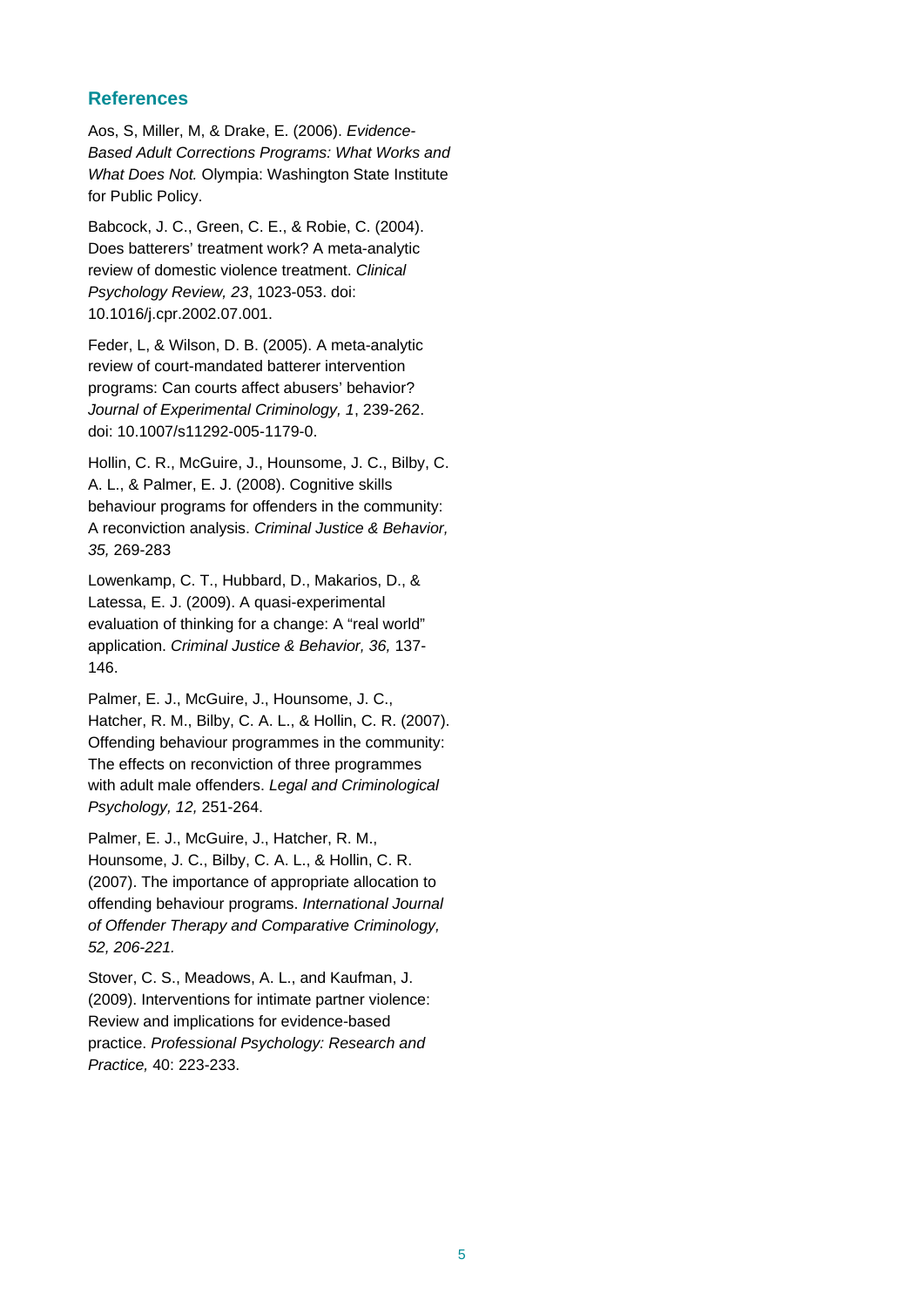# **Annex A: Propensity score matching variables and scores**

#### **Factors used for matching**

- *1. Suitability factors:* 
	- i. Evidence of Domestic Violence/partner abuse
	- ii. OGRS3 score
	- iii. OVP score
- *2. Static risk:* 
	- i. Age
	- ii. Number of previous convictions
	- iii. Experience of childhood
	- iv. Childhood behaviour problems
- *3. Dynamic risk:* 
	- i. Lives with partner
	- ii. Literacy problems
	- iii. Learning difficulties
	- iv. Manipulative/predatory lifestyle
	- v. Reckless/risk taking behaviour
	- vi. Ever misused drugs
	- vii. Violent behaviour related to drug use
	- viii. Current alcohol use a problem
	- ix. Binge drinking
	- x. Violent behaviour related to alcohol use at any time
	- xi. Difficulties coping
	- xii. Current psychological problems/depression
	- xiii. Social isolation
	- xiv. Attitude to themselves
	- xv. History of self harm. Attempted suicide, suicidal thoughts or feelings
	- xvi. Interpersonal skills
	- xvii. Impulsivity
	- xviii. Aggressive/controlling behaviour
	- xix. Temper control
- xx. Ability to recognise problems
- xxi. Problem solving skills
- xxii. Awareness of consequences a problem
- xxiii. Achieves goals is a problem
- xxiv. Understands other peoples views is a problem
- xxv. Concrete/abstract thinking
- xxvi. Pro-criminal attitudes
- xxvii. Understand motivation for offending is a problem
- xxviii. Motivation to address offending
- xxix. Accommodation is a criminogenic need
- xxx. Education, training & employability is a criminogenic need
- xxxi. Financial management & income is a criminogenic need
- xxxii. Relationships is a criminogenic need
- xxxiii. Lifestyle & associates is a criminogenic need
- xxxiv. Drug misuse is a criminogenic need
- xxxv. Alcohol misuse is a criminogenic need
- xxxvi. Emotional well-being is a criminogenic need
- xxxvii. Thinking & Behavior is a criminogenic need
- xxxviii. Attitudes is a criminogenic need
- xxxix. Risk of serious harm
- xl. Total number of needs
- *4. Other factors:* 
	- i. Year of sentence
	- ii. Ethnicity
	- iii. Months at risk of reoffending
	- iv. DV programme attended IDAP or CDVP